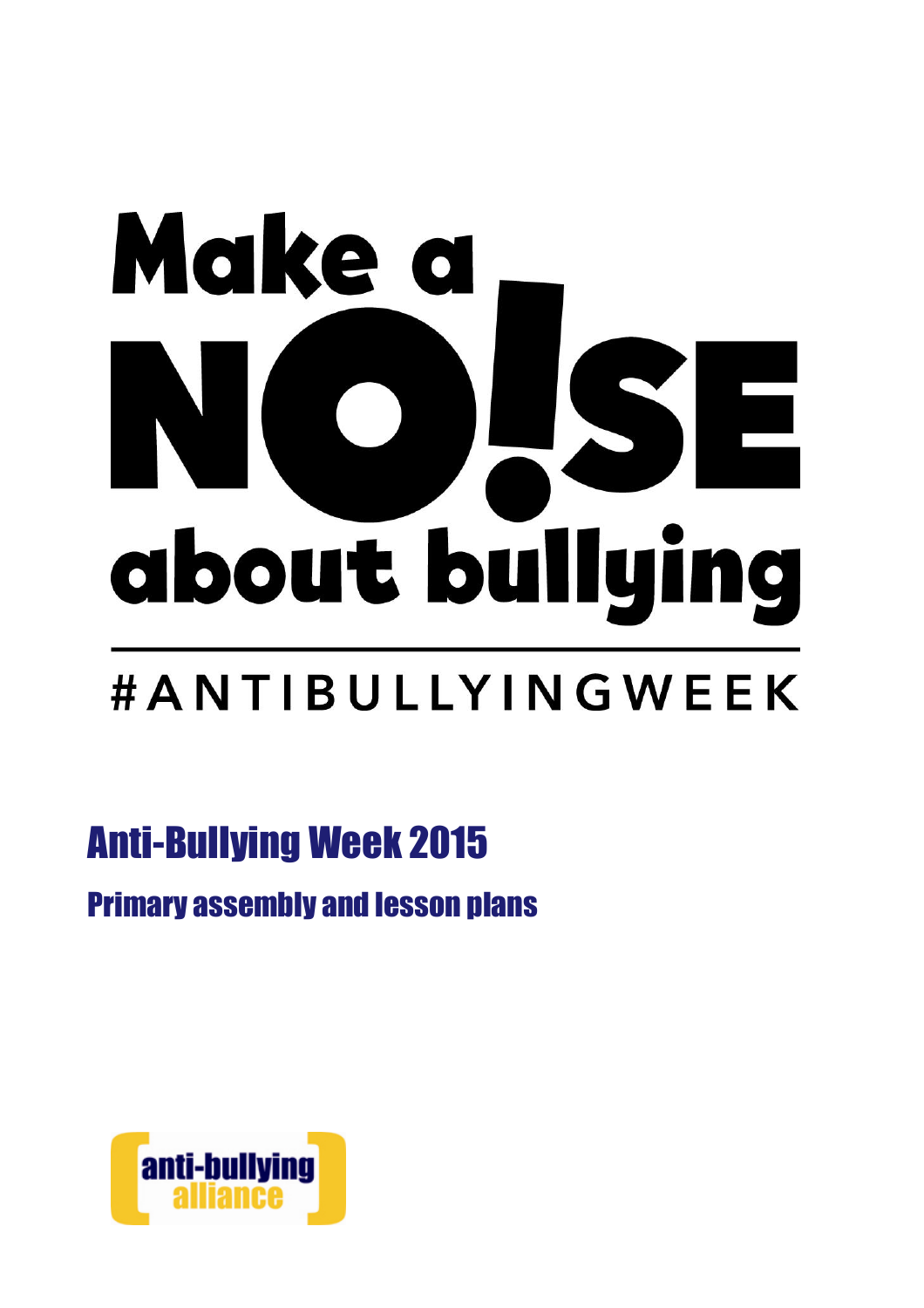

## Contents page

| ш              | Introduction                  | Page 3  |
|----------------|-------------------------------|---------|
| п              | Assembly plan                 | Page 4  |
| $\blacksquare$ | Lesson plans                  | Page 7  |
|                | Lesson 1<br>п                 | Page 7  |
|                | Lesson 2<br>$\blacksquare$    | Page 8  |
|                | Lesson 3<br>$\blacksquare$    | Page 8  |
|                | Lesson 4<br>$\blacksquare$    | Page 10 |
| o.             | Appendix 1 - Story board      | Page 11 |
| $\blacksquare$ | Appendix 2 – Role on the wall | Page 12 |

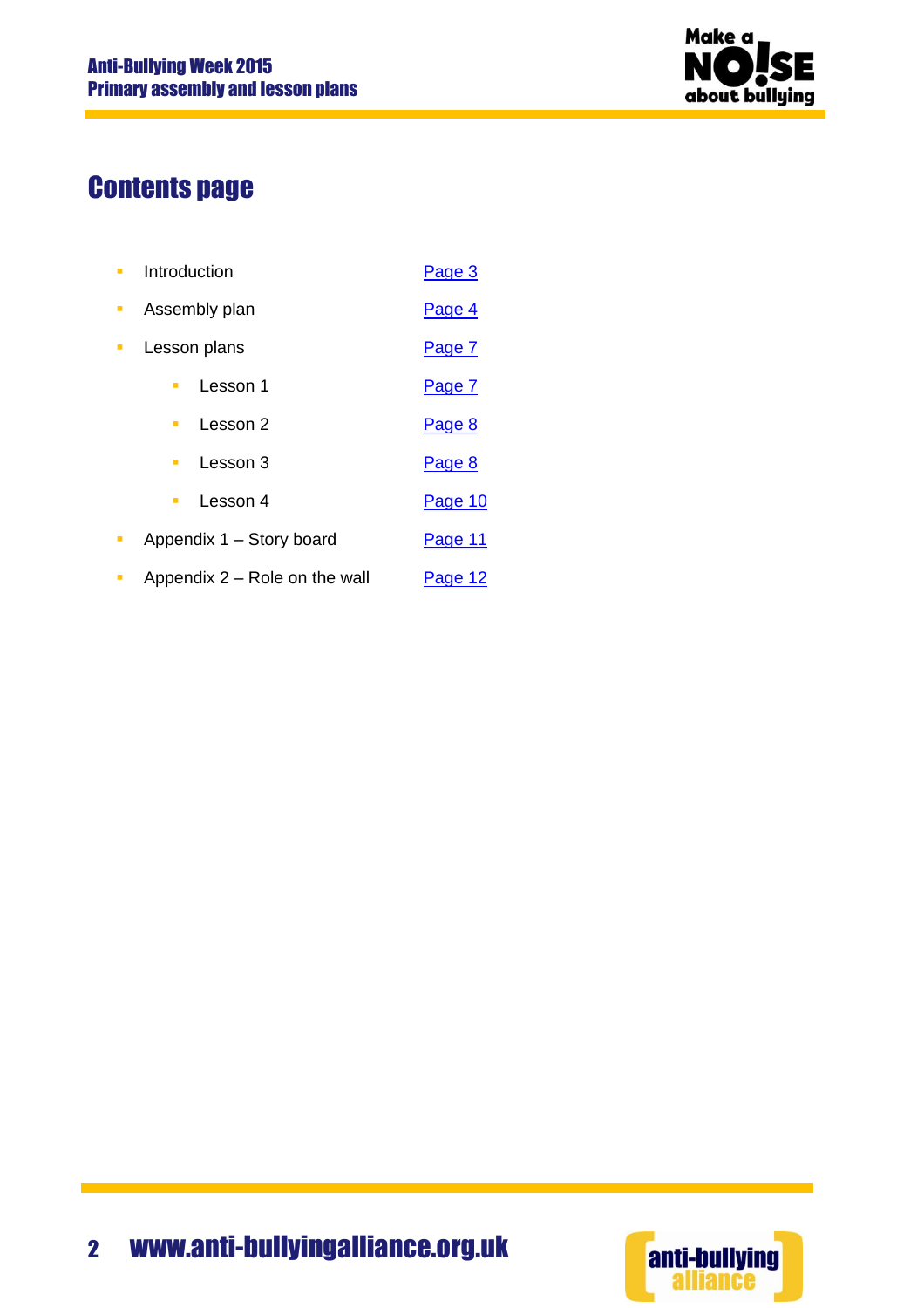

## <span id="page-2-0"></span>**Introduction**

The Anti-Bullying Alliance is a coalition of organisations and individuals working together to stop bullying and create safe environments, in which children and young people can live, grow, play and learn. It was established in 2002 and is now hosted by leading children's charity, the [National](http://www.ncb.org.uk/)  [Children's Bureau.](http://www.ncb.org.uk/)

The Anti-Bullying Alliance coordinates Anti-Bullying Week each November.

This year Anti-Bullying Week is from  $16<sup>th</sup> - 20<sup>th</sup>$  November and is supported by Barclays. The theme is '**Make a Noise about bullying'**. The key aim is to encourage children and young people to make a noise about bullying, whether it's happening to them or to someone else, face-to-face or online. The aims of the week are:

- to empower children and young people to make a noise about bullying  $-$  whether it is happening to them or to someone else, face to face or online;
- to help parents and carers have conversations with their children about bullying both as a way of preventing bullying, and to help children who are worried about bullying;
- to encourage 'talking schools' where all children and young people are given a safe space to discuss bullying and other issues that effect their lives, and are supported to report all forms of bullying;
- to equip teachers to respond effectively when children tell them they're being bullied; and
- to raise awareness of the impact of bullying on children's lives if they don't tell anyone it's happening – or if they are not given appropriate support – with a focus on the impact on mental health.

The Anti-Bullying Alliance has launched a short film, assembly, and lesson plans in support of the week that are suitable for primary and secondary schools. These assembly and lesson plans are designed to be flexible: they can be used across the week or as stand-alone activities during class time. The resources can also be adapted for use in other youth settings.

More information about **Make a Noise about Bullying** and Anti-Bullying Week can be found at [http://www.anti-bullyingalliance.org.uk/anti-bullying-week/.](http://www.anti-bullyingalliance.org.uk/anti-bullying-week/)



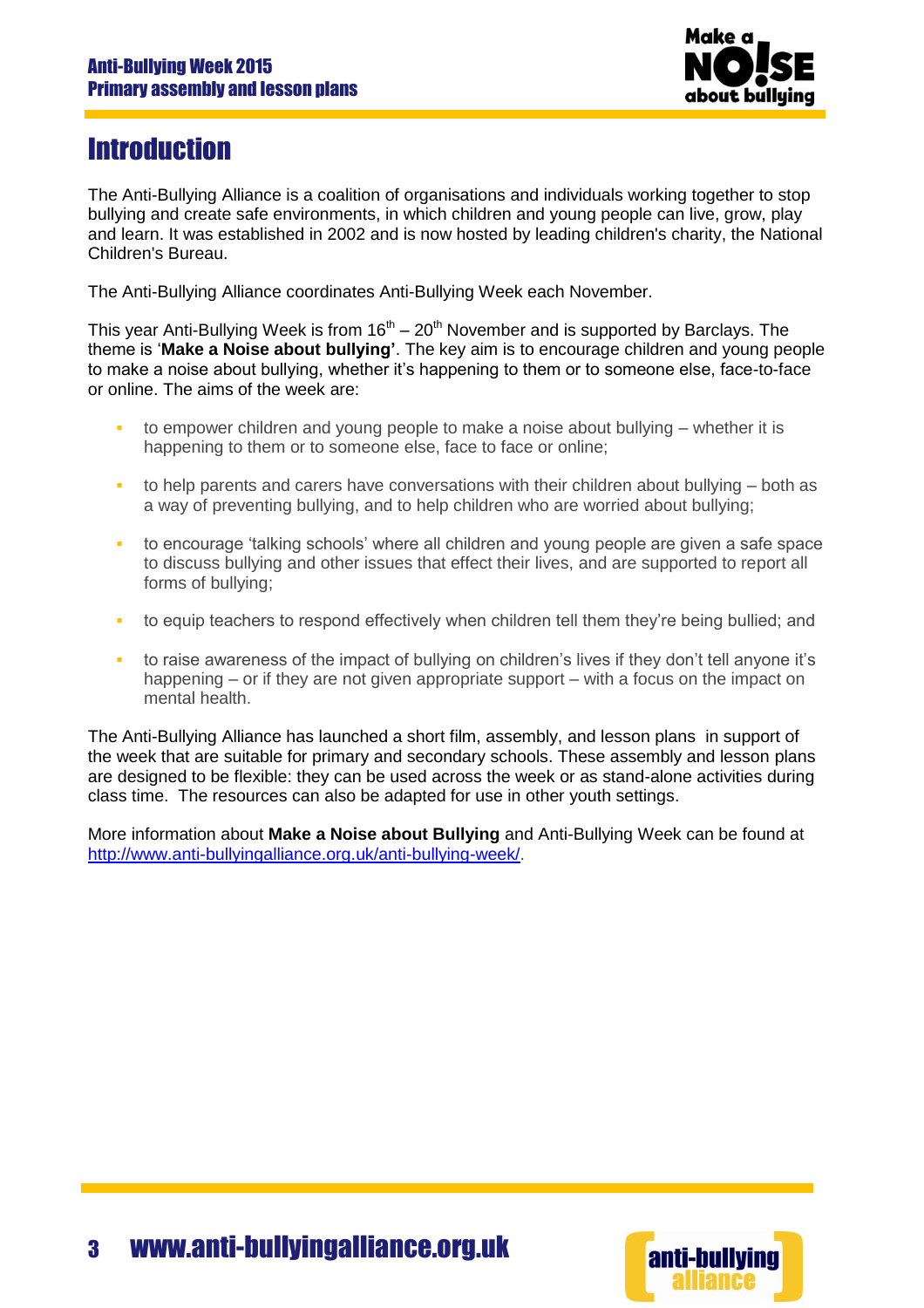

## <span id="page-3-0"></span>Anti-Bullying Week Primary School Assembly

#### Assembly overview

This assembly plan will help you to introduce the **Make a Noise about bullying** theme and Anti-Bullying Week. It will give pupils the opportunity to understand some of the effects of bullying on children, understand what bullying is and how they can report it. The assembly plan comes with four complimentary classroom activities that extend pupils understanding of the topic, providing engaging activities that can be delivered throughout Anti-Bullying Week and the rest of the year.

#### **Resources**

- This Assembly plan enables teachers to follow a script and the PowerPoint presentation simultaneously.
- Assembly PPt features the Anti-Bullying Alliance **Make a Noise about bullying** campaign video.
- Four complimentary lesson plans to be delivered in the classroom.

#### Assembly script and slides

You will need to download the primary assembly PowerPoint from our website which accompanies this assembly plan: [www.anti-bullyingalliance.org.uk](http://www.anti-bullyingalliance.org.uk/)

#### **Slide 2:**

- While pupils are getting settled, display the slide and tell them that all these famous people have one thing in common – can pupils guess what it is?
- **•** Once everyone is settled, take some ideas from pupils. Reveal the connection they have all been bullied.
- Then, link to the next slide by explaining that their success is surprising because lots of people that are bullied find it hard to recover…

#### **Slides 3 – 5:**

- **Conduct a true or false quiz with the whole group. It is up to you how you get answers** from pupils – you could ask them to stand/sit, show hands, use thumbs up/down etc.
- Slide 3: 30% of 6-15 year olds have been bullied in the past year TRUE. At this point you could ask a third of the room to stand up – this will show how significant this percentage is.
- **Slide 4: Children are five times more likely to be bullied online than at school FALSE.** Explain that this is a common misconception – the number of pupils bullied in school is far higher. That is why pupils and staff must work together to report and intervene with any incidents.
- Slide 5: 16,000 11-15 year olds are absent from school at any one time due to bullying TRUE. Use this fact to emphasise how destructive bullying is to people's lives.

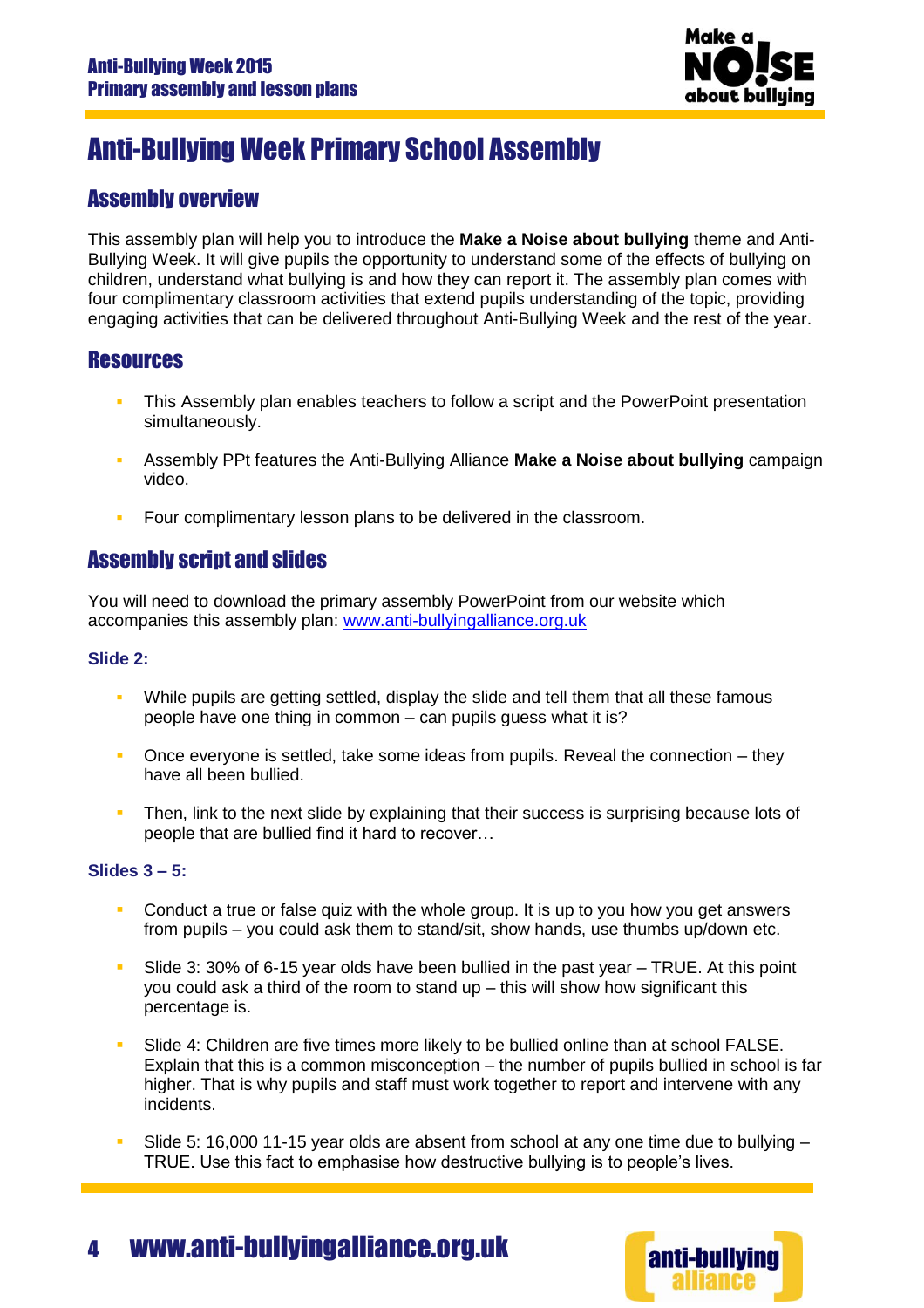

#### **Slide 6:**

• Play the campaign video.

#### **Slide 7:**

- Ask pupils to share the ways that being bullied might make someone feel –then ask how this might then effect them in their adult life – and explain that bullying impacts on confidence, self esteem.
- **Ask everyone to close their eyes and visualise a scary place a place where they would** feel very unsafe. What noises can they imagine hearing? Each pupil picks one sound (e.g. screams, whistling wind, creaking doors, hooting owls etc.). You may need to give them some ideas, or take examples from pupils to help them along.
- **•** Once pupils have a noise, they should close their eyes and all make their sound together to create a scary soundscape.
- **Repeat the visualisation activity but this time imagine a happy and safe place. What do we** want our school to be? What noises can they imagine hearing? Each pupil picks one sound (e.g. laughter, cheering, waves crashing, positive words and phrases etc.). You may need to give them some ideas, or take examples from pupils to help them along.
- If there are deaf children in the class they could take part in the activity by pulling an angry or a happy face. For children who might not be able to verbalise noises they could bang an instrument in an aggressive way and then in a happy/calm way.
- **•** Once pupils have a noise, they should close their eyes and all make their sound together to create a happy soundscape.
- Remind pupils that 16,000 pupils are missing school at any one time because they are scared of bullying. Which place would pupils rather be? Why?
- **Explain that to create a happy, fun and safe school that pupils want to attend every day,** they need to feel confident enough to speak out about bullying when they see it.

#### **Slide 9:**

- Ask pupils if they know the difference between having fall outs and arguments with friends and being bullied? Ask pupils to think, pair and then share what the differences might be between arguments with friends and bullying. How would they describe bullying?
- Click to reveal the Anti-Bullying Alliance definition (adapted for Primary): Hurting another person, or group, on purpose, more than once. Bullying can involve using violence, words or ganging up to make another person feel helpless. It can happen face-to-face or through the Internet. How did this compare to their definitions?

#### **Slides 10 – 12:**

Using the ABA scenarios on slides  $9 - 11$ , ask pupils if they think it is bullying, not bullying, or if they need more information. There is a checklist on the slide to help them judge the scenario.



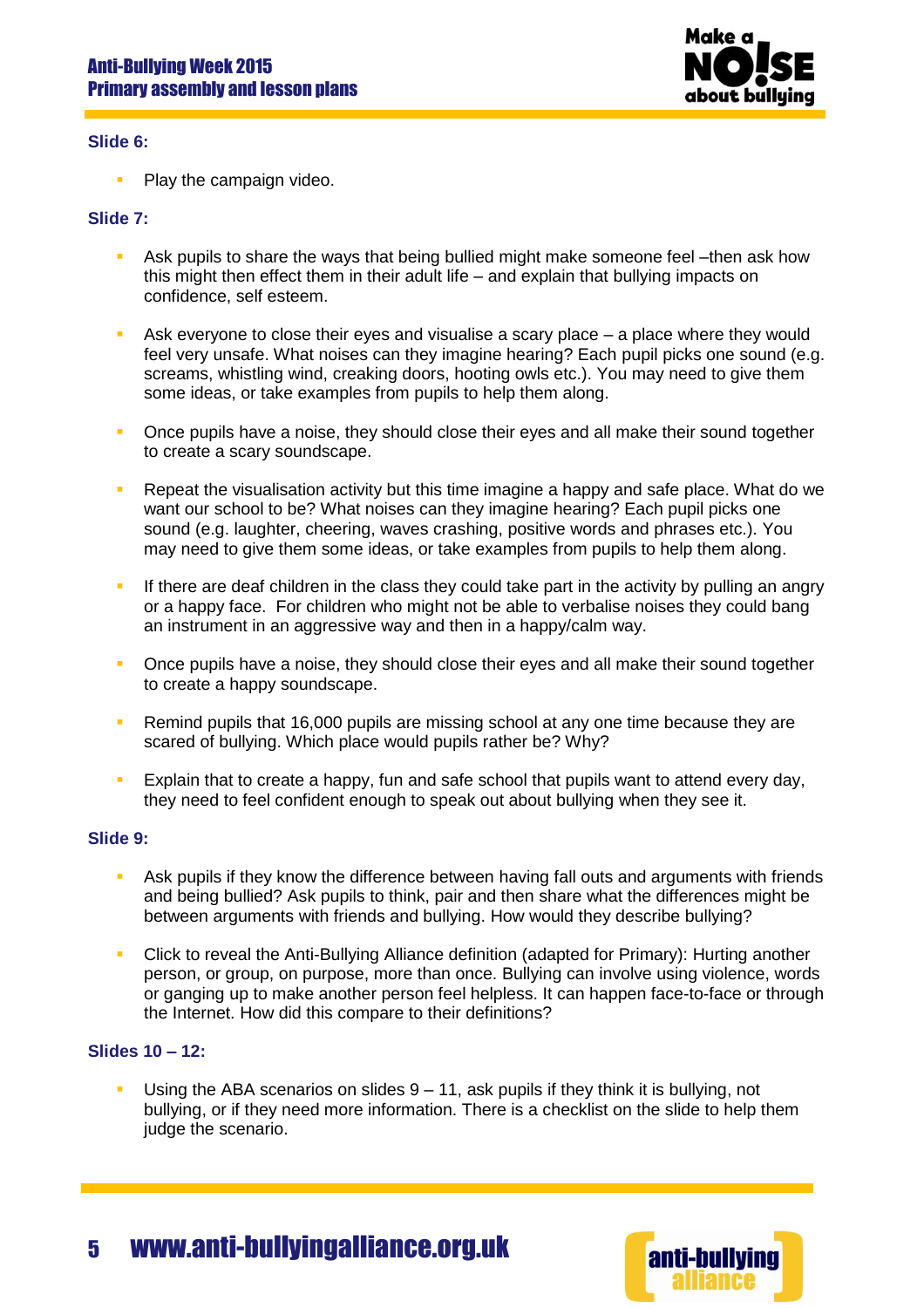#### Anti-Bullying Week 2015 Primary assembly and lesson plans



- **Pupils can vote in a variety of ways pick the best for your group e.g. standing/sitting,** hands up/down, thumb up/down, using traffic lights in their pupil planner etc.
- **Discuss the scenarios what extra information might they need to decide if it is bullying or** not?

#### **Slide 13:**

- Explain that making a noise about bullying means telling an adult when they see it *and* not just accepting it if they see their friends doing it. Pupils should be discouraged from joining in or laughing along.
- **Finally, adapt the final slide to give specific information on how to report an incident. This** might include questions around who, when, where, how etc.
- This is especially useful to year 6 pupils who should be encouraged, as the eldest pupils in the school, to look out for younger pupils.
- This is also a good opportunity to reaffirm what bullying is (on slide 9) and explain the consequences for those that bully others.
- You may also wish to include information about how to deal with bullying that is happening face-to-face, online, in school and outside of school so pupils can apply this to a range of situations.

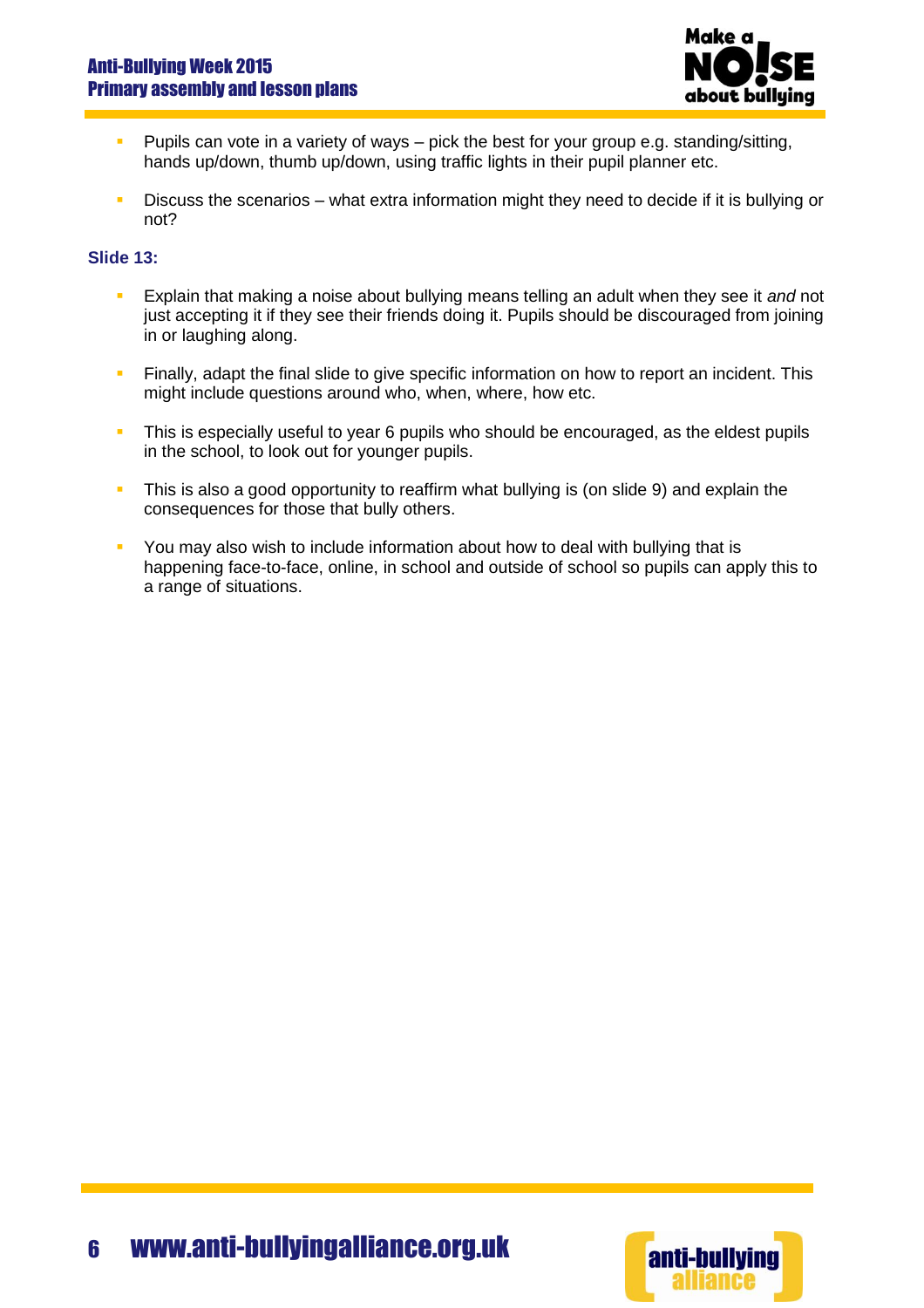

## <span id="page-6-0"></span>Anti-Bullying Week Primary School Lessons

You will need to download the primary lessons PowerPoint from our website which accompanies this lesson plan: [http://www.anti-bullyingalliance.org.uk/anti-bullying-week/resources/.](http://www.anti-bullyingalliance.org.uk/anti-bullying-week/resources/) The following four sessions are 20-minutes long. They can be used to support lessons, used as single activities or combined for a longer session – depending on your school's individual circumstances and pupils' needs.

#### Lesson 1 "listen and learn"

#### **What you'll need**

- The **Anti-Bullying Week classroom presentation**
- **Sticky notes**
- **Storyboard templates** on page 11
- Whiteboard and whiteboard pens

#### **Developing empathy – 5 minutes**

- Before the start of the lesson, write a variety of emotions on sticky notes and put them in a hat. Once settled, ask for a volunteer to come to the front and pick a sticky note at random. Without speaking, they must communicate their emotion to the class, using gestures and facial expressions, so that the class can guess how they are feeling.
- Once you have completed this exercise with a few different pupils and emotions, ask pupils to reflect. Did they find this task difficult? How did they feel when they communicate their emotions verbally? Was it easy for the audience to guess?
- At this point, depending on the age of your class, you could introduce pupils to the word 'empathy' using the definition on slide 2 of the **Anti-Bullying Week classroom presentation**. Try to relate this to real-life experiences by providing examples of times when pupils might have experienced empathy, or had empathy shown to them.

#### **Telling tales – 15 minutes**

- Ask your pupils to think of examples of bullying stories from books, TV and films. Record ideas for situations and reasons on the board. Children may share their own experiences or the experiences of other children that they know. Make sure if this is the case that they are supported throughout and after the lesson with any emotions they have around the bullying and that they avoid using the name of any other child. You may want to play some clips, if you have these available.
- Divide pupils into groups of three preferably with other pupils they feel at ease with. Challenge them to come up with their own story about a child that is being bullied and doesn't tell anyone about it. Pupils should think about different types of bullying scenarios – for example on the way to and from school, in the classroom or through the internet. They should start by creating a spider diagram of their ideas using the storytelling prompts on slide 3 of the **Anti-Bullying Week classroom presentation**.

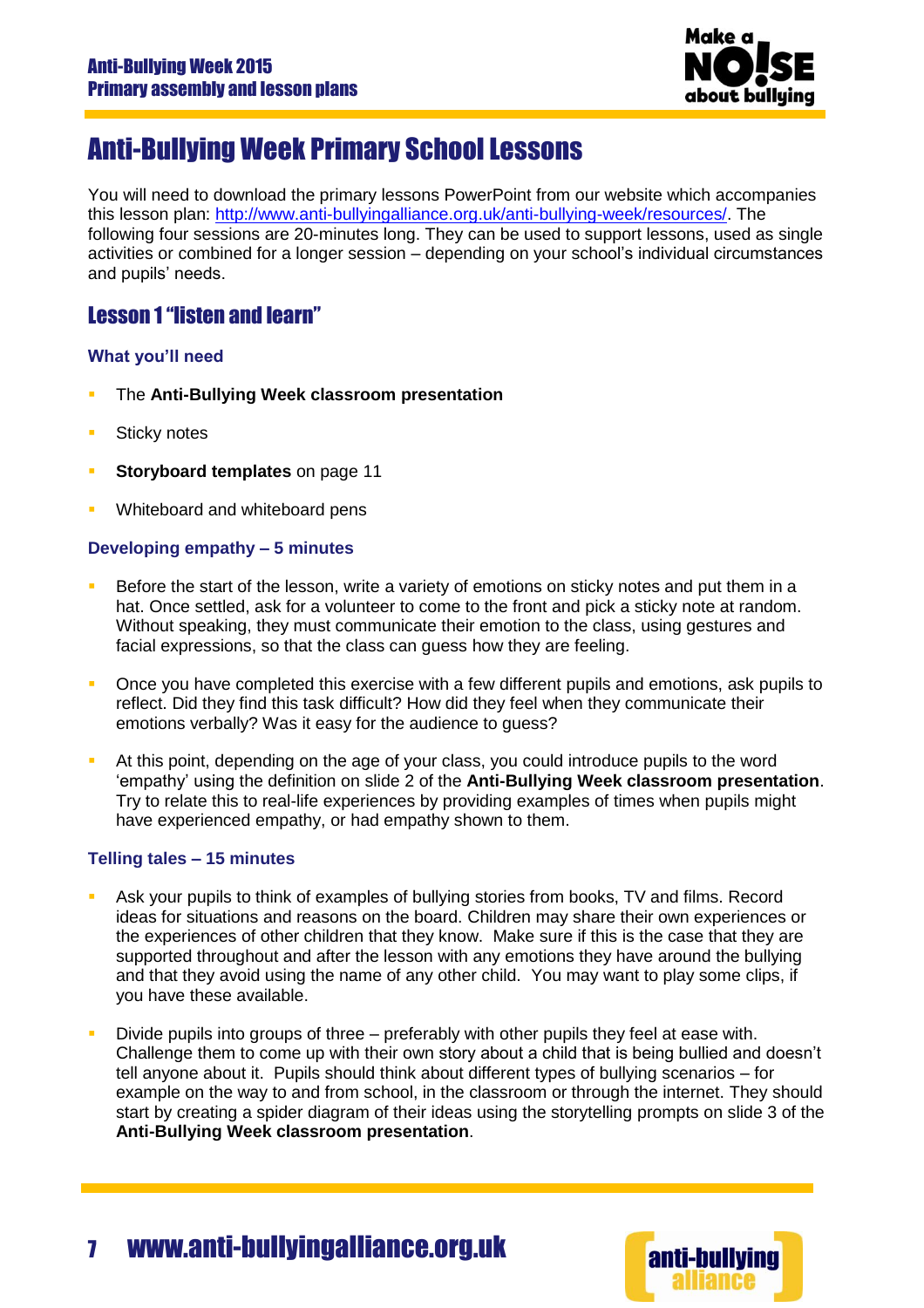#### Anti-Bullying Week 2015 Primary assembly and lesson plans



- **Once pupils have come up with their main characters and storylines, ask them to sketch at** least three key scenes, in a comic strip style, using the **Storyboard** on page 11.
- Collect the stories in and keep them for the next lesson.

#### <span id="page-7-0"></span>Lesson 2 "look and see"

#### **What you'll need**

- The **Anti-Bullying Week classroom presentation**
- **Pupils' completed Storyboard** (see page 11)
- **Role on the wall** template on page 12
- Whiteboard and whiteboard pen

#### **Role on the wall – 10 minutes**

- Give pupils their **Telling tales** comic strip story, from the previous lesson. Model how to complete a role on the wall, if pupils are unfamiliar, by using an example character from TV or film you identified earlier on.
- Then they should complete the **Role on the wall activity** on page 12 and slide **4** of the **Anti-Bullying Week classroom presentation**. To be successful in this task they must empathise with the main character (the target). By identifying the challenges their character(s) are facing they can start to imagine what they might be thinking and feeling inside.
- After they have finished, ask them to feed back some of the thoughts and feelings they identified in the centre of their 'gingerbread' figure. Identify any patterns or similarities – do all children that experience bullying feel the same, regardless of the type of bullying behaviour they are facing?

#### **Make a noise – change the story! – 7 minutes**

- Now challenge pupils to change the story they have developed so that their character now decides to tell someone about what is happening to them. Who do they decide to tell? What happens as a result? What changes?
- **Pupils sketch out a new storyboard, showing the new storyline, using a Storyboard, on page** 11.
- Collect these storyboards and keep them for the next lesson.

#### Lesson 3 'take action"

#### **What you'll need**

- The **Anti-Bullying Week classroom presentation**
- **Sticky notes**
- Students' completed **Storyboard** (see page 11)

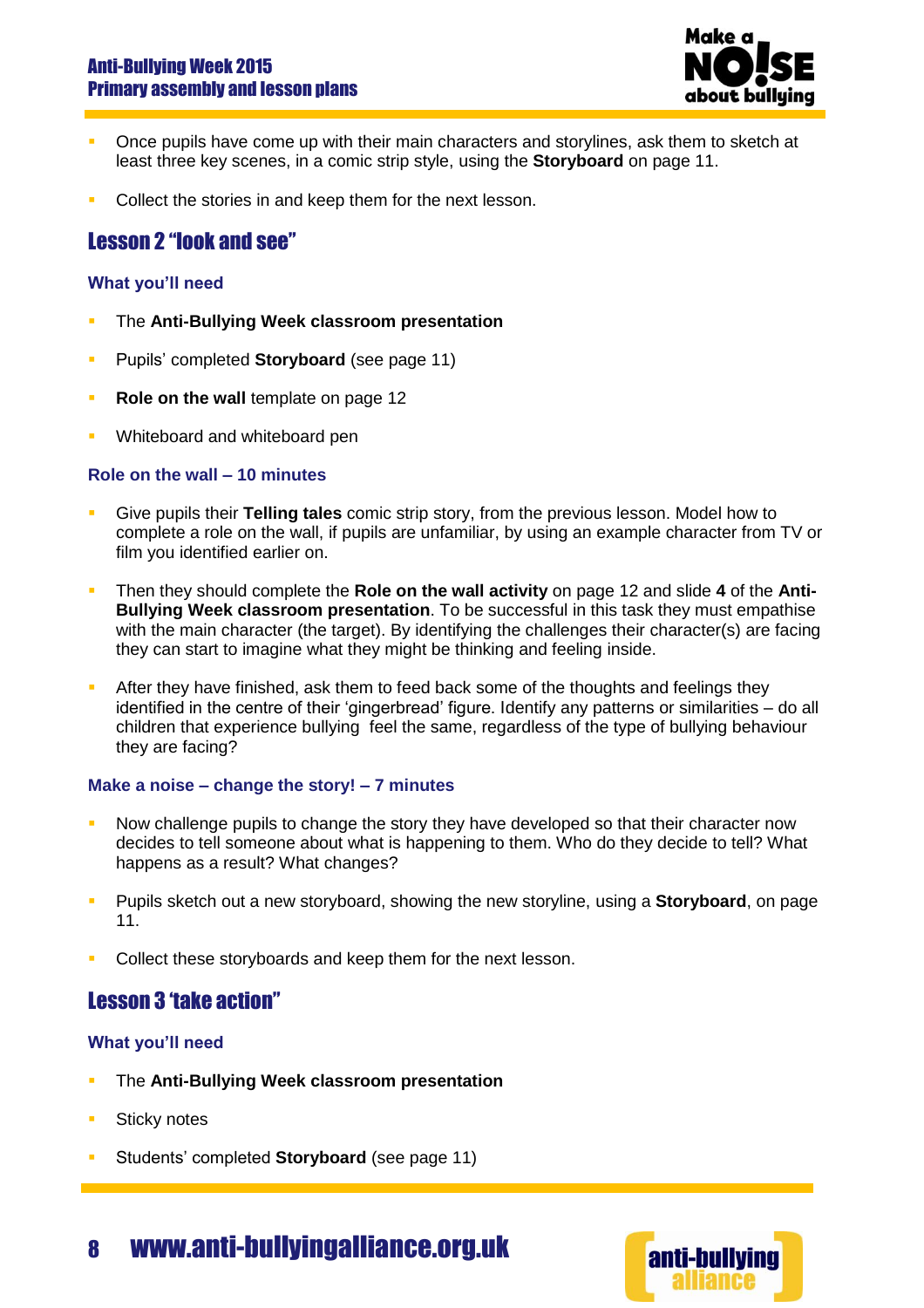#### Anti-Bullying Week 2015 Primary assembly and lesson plans



- **Your school's anti-bullying policy or guidelines**
- **Cameras, tablets or phones**
- Whiteboard and whiteboard pens

#### **Anti-Bullying Super Heroes – 3 minutes (for year 6 pupils only)**

- This activity may require some preparation and adaptation to suit your pupils but is ideal for helping year 6 pupils take responsibility for their younger peers. They pledge to be 'a school super hero' (you may want to come up with a title that best supports your existing approach to tackling bullying in school), to let a teacher or adult know if they have seen any signs of children experiencing bullying, or behaviour that might make bullying more likely to happen (e.g. use of offensive language, pushing and shoving).
- Ask pupils to consider what signs they should be looking out for relating these back to the activities they have completed (e.g. facial expressions, body language, listening to things that are being said etc.). You could co-write a pledge together, stating how they will be 'school school super heroes', which can be signed by all pupils.
- Pupils could come up with a plan of how they could be super heroes in their school and communities. What kind of ways could they support younger pupils? What about on the way to and from school? What about on the internet? What ways can they better support one another both inside and outside of school? They could come up with a super hero art display that shares all the way they can be every day heroes.

#### **Make a noise – take action!**

#### **Intervention – 5 minutes**

- Make sure you inform pupils about your anti-bullying policy so they are aware of the practical and appropriate ways to seek help with a bullying situation. If your school does not have a policy, Anti-Bullying Week is the perfect time to review and redesign you anti-bullying policy with pupils and parents. The Anti-Bullying Alliance have developed a range of school assessment tools <http://www.anti-bullyingalliance.org.uk/resources/school-assessment-tools/> .
- Use the prompt questions on slide 5 of the **Anti-Bullying Week classroom presentation** to explore different scenarios that pupils might encounter so they understand how to deal bullying situation that are face to face, online, because of differences such as disability or race, in school and even outside of school. This is a great opportunity to explore your pupils' fears and clarify any confusion.

#### **Photo finish – 15 minutes**

- Now ask pupils to apply this understanding of how to deal with bullying to their new story idea, where their target now makes a noise about bullying. Are there any extra details they can include, based on their new understanding of school policy?
- If cameras are available, ask pupils to create a photo-story, this time showing their character "making a noise" about the bullying.

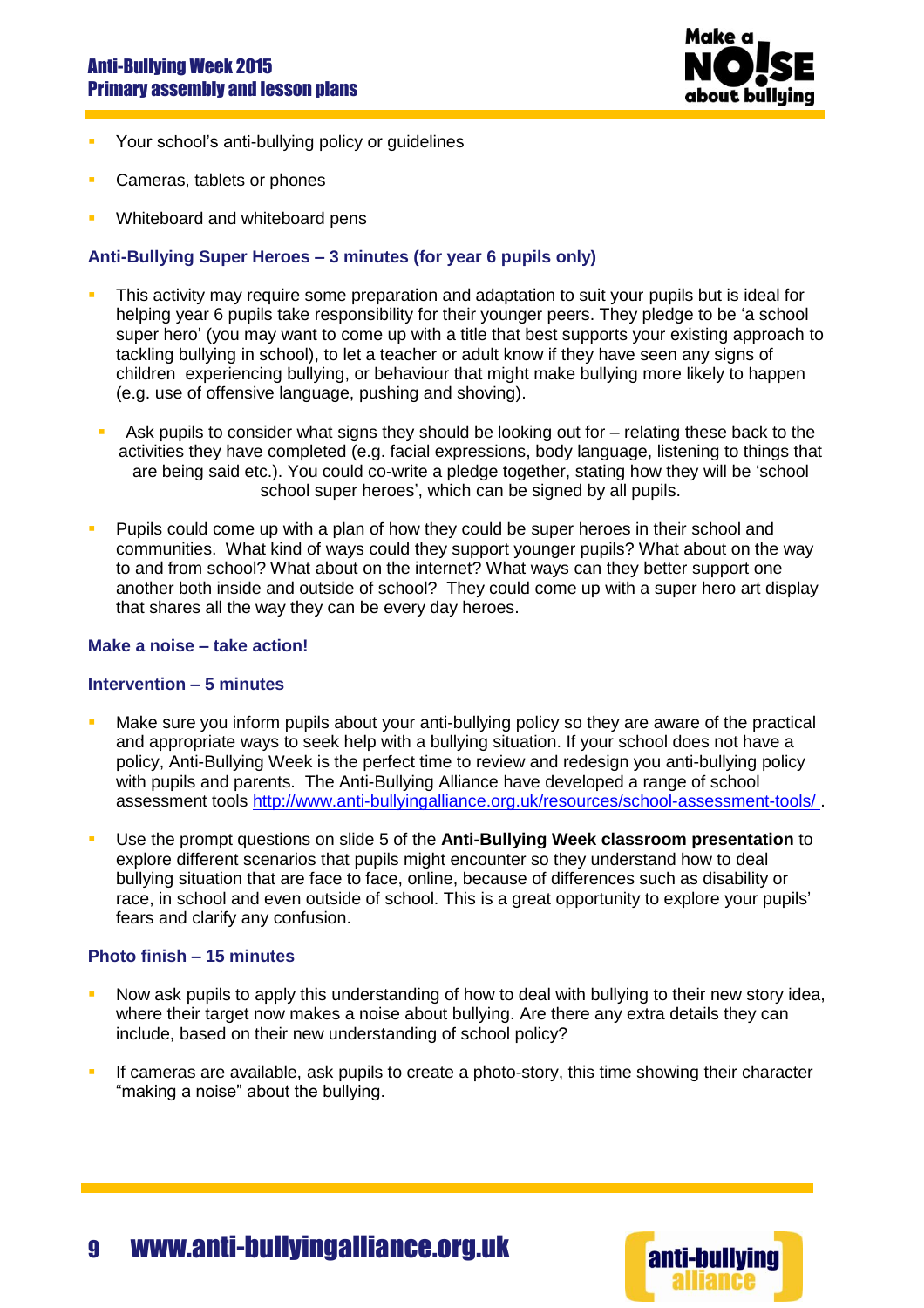

 Look at the photo stories as a class and identify how the stories changed from the original stories – where the main character kept silent. What actions were taken to resolve the situation? Which story had the best outcome?

#### <span id="page-9-0"></span>Lesson 4 'make a noise"

#### **What you'll need**

- The **Anti-Bullying Week classroom presentation**
- **Paper (cut into round stepping-stones)**
- **Pens and paper for brainstorming**
- **Whiteboard and whiteboard pens**

#### **Stepping stones – 10 minutes**

 Using the question on slide 6 of the **Anti-Bullying Week classroom presentation**, reflect back on the learning throughout the week. Each pupil should write an idea for a small action on piece of paper. Each action and piece of paper will become a stepping-stone. Pupils must work together to create stepping-stones that will allow one pupil to get to the other side of the room. How many ideas and actions can they come up with? Which action will they perform themselves? This could be incorporated into the secret hero pledge from earlier, with pupils pledging their name against actions they wish to support.

#### **Make a noise – express yourself! – 10 minutes**

- As a class, watch the Anti-Bullying Week *Make a Noise about bullying* campaign video on slide 7 of the **Anti-Bullying Week classroom presentation**. Use this, and the previous 'Stepping Stones' activity, as the creative stimulus to generate ideas for their own 'make a noise campaign' around school that tells younger pupils not to be afraid to 'make a noise' about bullying as well as giving practical advice on what to do to deal with a bullying situation.
- This could become a class project. For year 6 pupils especially, this would give them an opportunity to take real responsibility as the eldest in the school.
- Depending on the class and resources, this could include:
	- Fashion show with slogan T-shirts and tote bags
	- **Photography and art exhibition**
	- **Film festival and filmmaking competition**
	- School website articles and vlogs
	- A poster campaign to encourage making a noise about bullying
	- Raps, poems, songs with anti-bullying themes

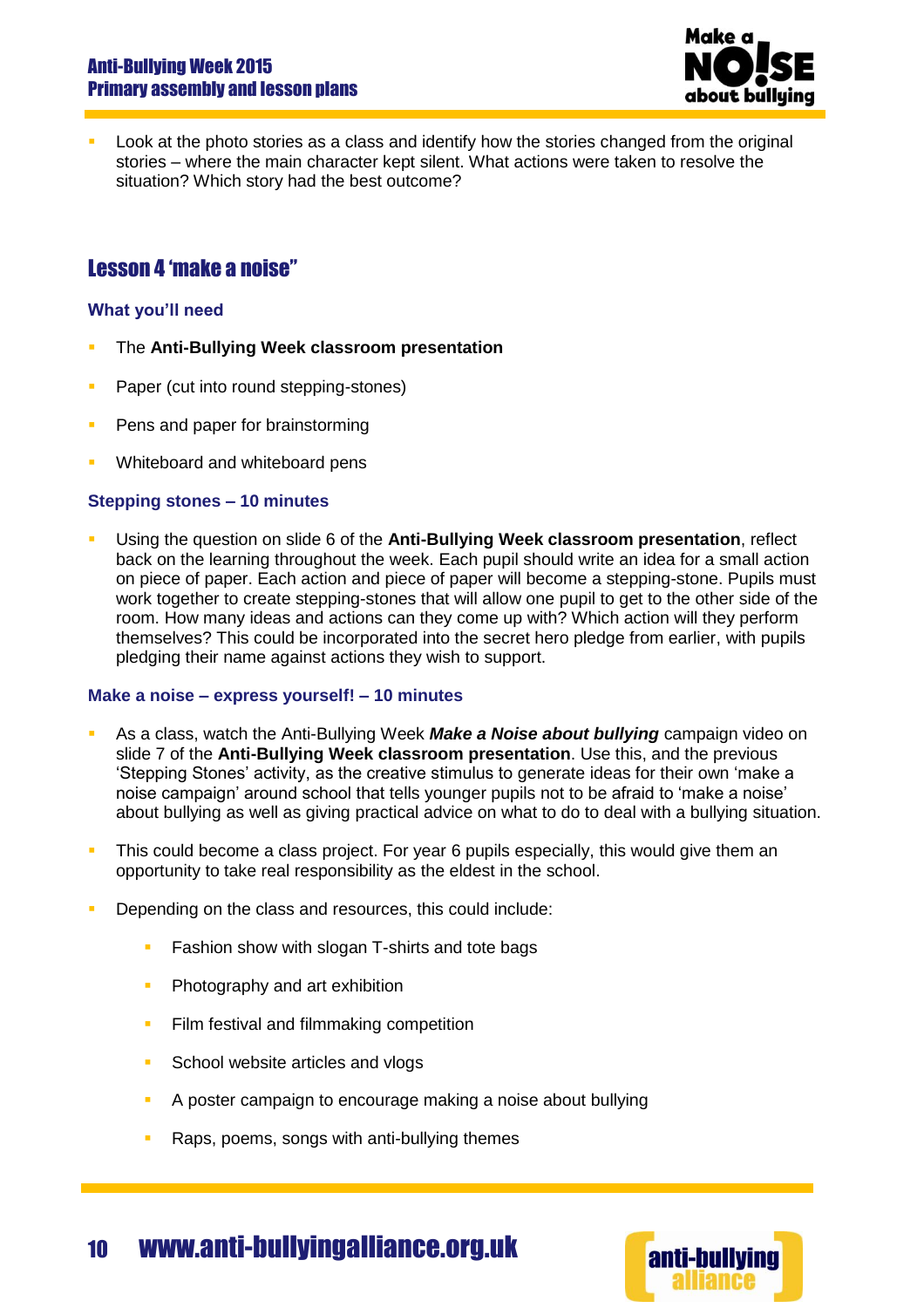

**Cake bake with anti-bullying slogans** 

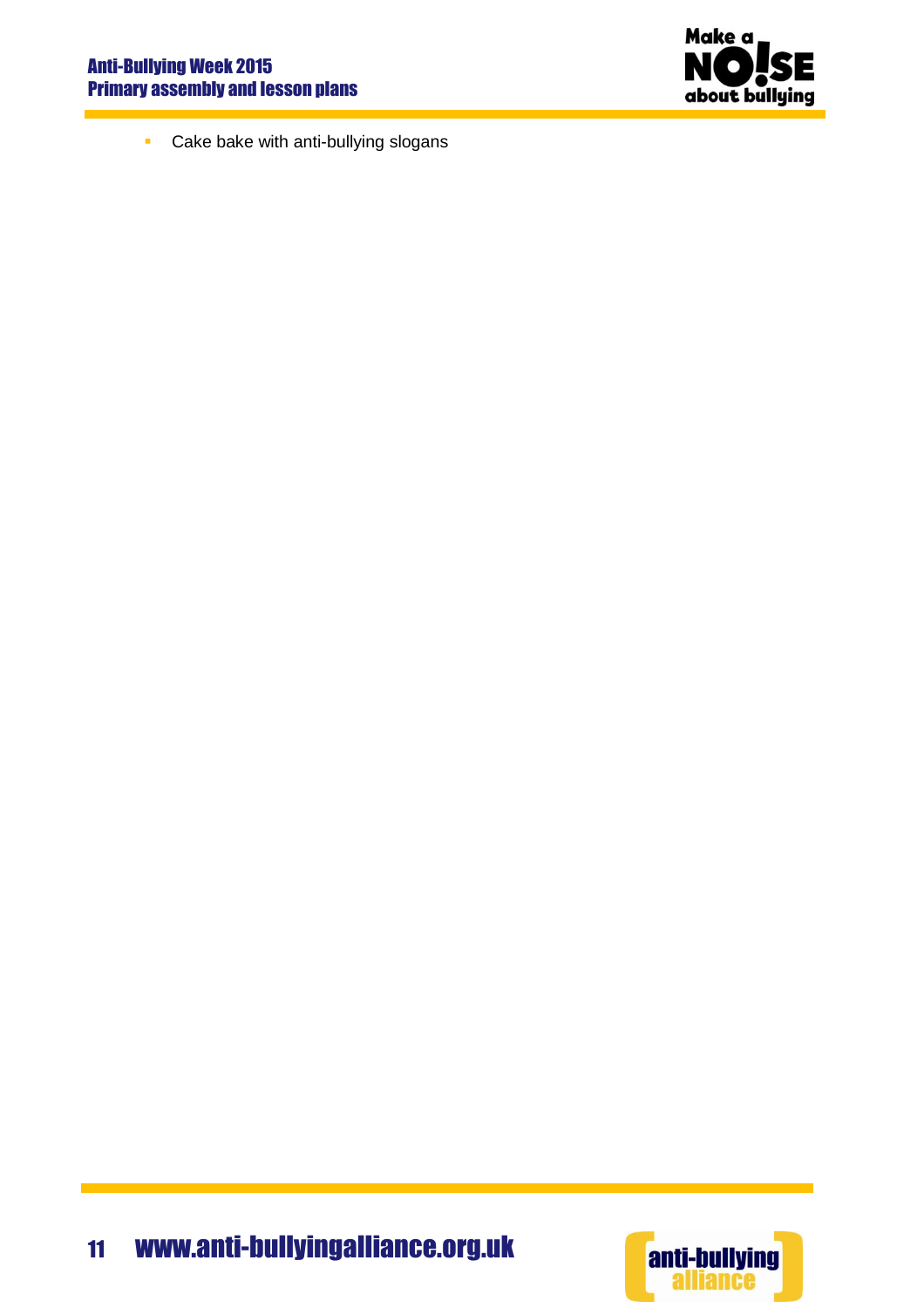

## <span id="page-11-0"></span>**Storyboard**